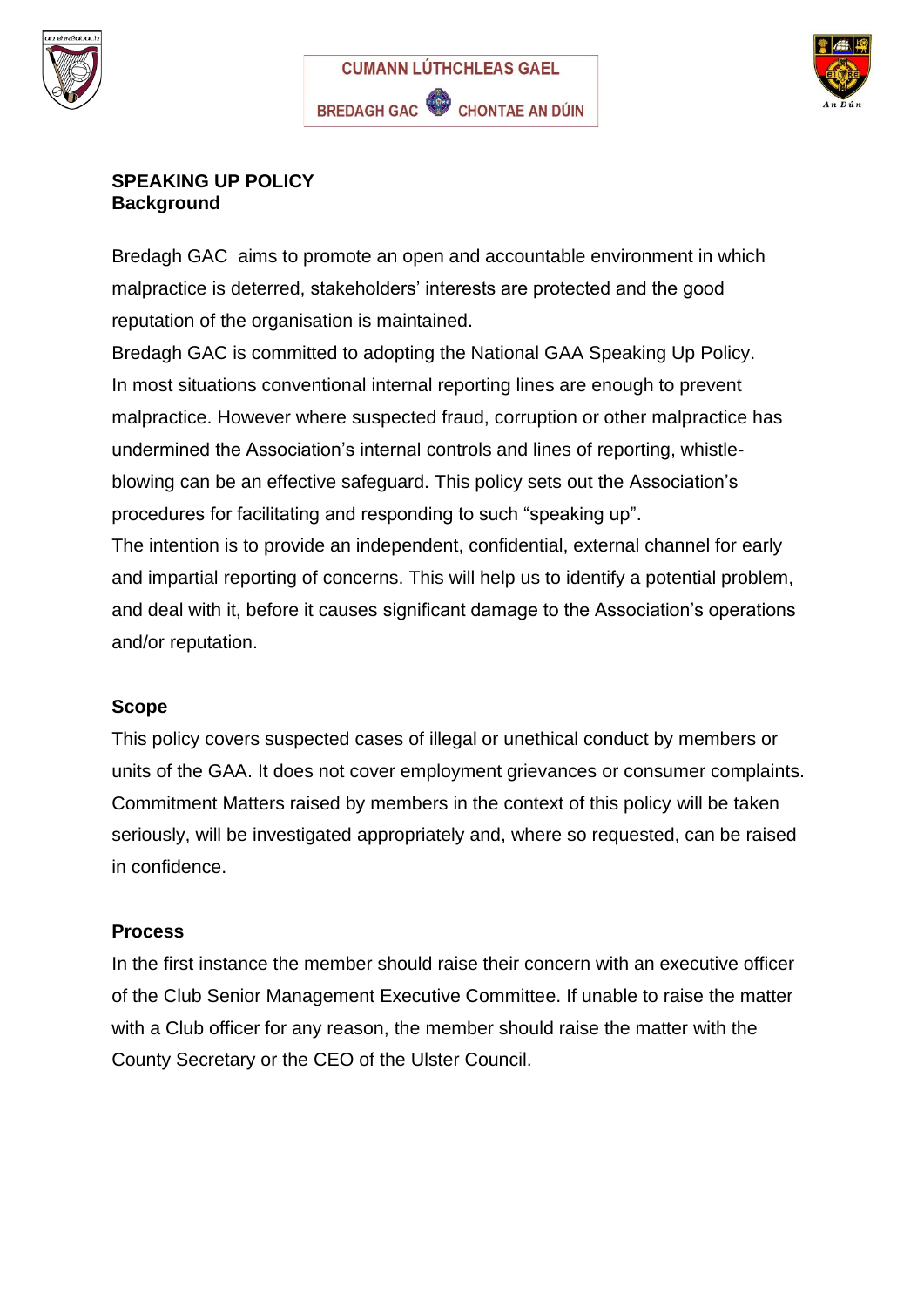





# BREDAGH GAC CHONTAE AN DÚIN

If unable to raise their concern in the above manner, or if the risk or wrongdoing has been reported but has not been addressed, a member can contact the GAA "Speaking Up" service at 0800 445033.

A person making a report should be prepared to explain in full the information or circumstances that give rise to their concern even where this cannot be backed up by firm evidence.

Any concern raised will be treated seriously, assessed on its merits and appropriately investigated. All efforts will be made to give feedback to the individual on the outcome of any investigation, subjectto legal or investigatory limits. Anonymity & Confidentiality

An anonymous report will be investigated. However it is likely to prove much more difficult to fully investigate such a report. In addition, it should not be assumed that the reporting person's anonymity can be protected. The Association will not be able to provide feedback on issues raised.

A member who prefers to report in confidence should state this clearly at the outset when initially raising the issue. The GAA will not disclose their identity unless required by law. There may be instances when a concern cannot be investigated or resolved without revealing the reporter's identity. Such circumstances will be discussed with the person before agreeing how best to proceed.

Where member raises a concern in good faith and it is subsequently established that there is no wrongdoing no action will be taken against the individual who raised the matter